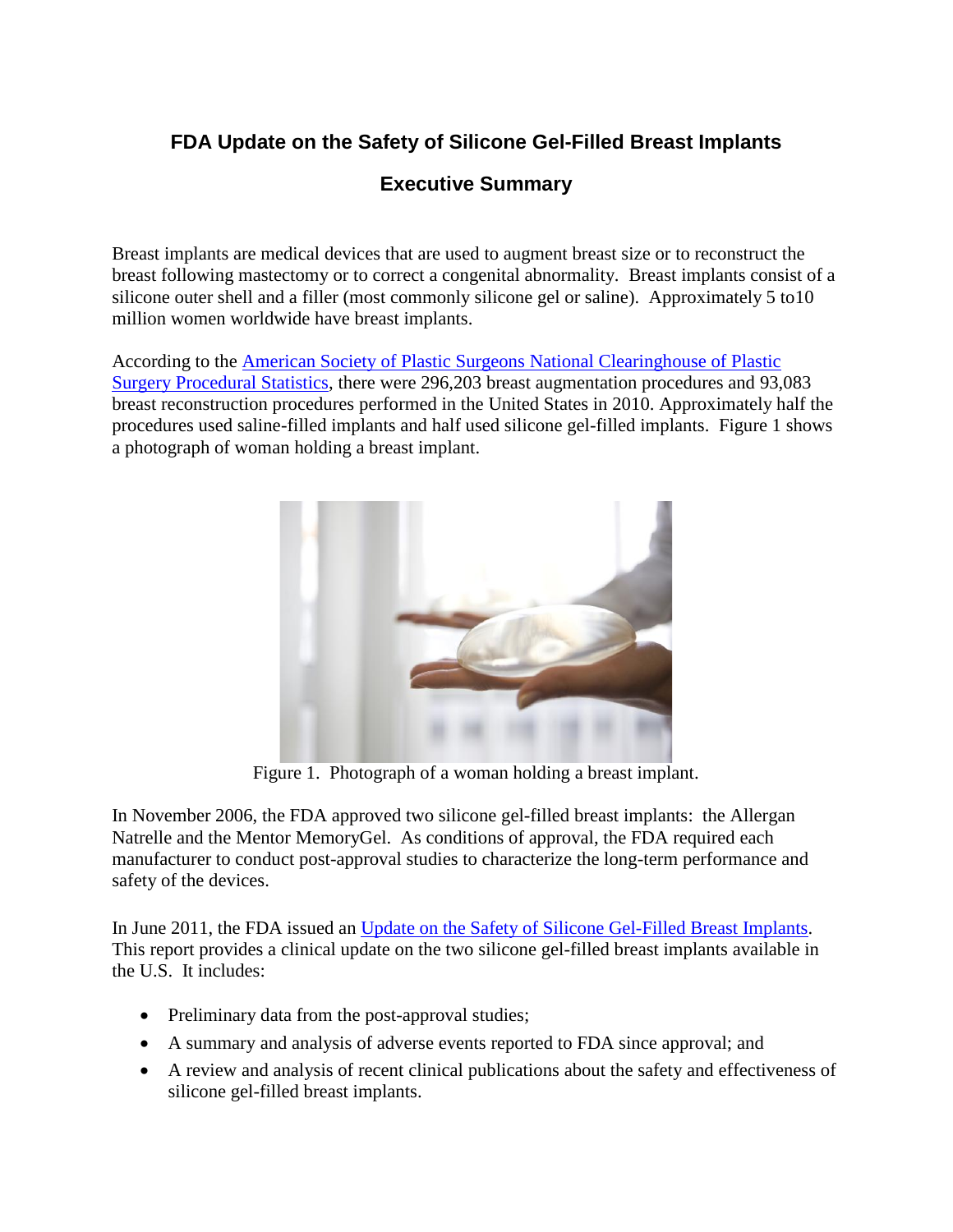The report is not intended to provide a comprehensive clinical update about the safety of salinefilled breast implants. Updated labeling and other information about saline-filled breast implants can be found on the FDA website at www.fda.gov/breastimplants.

## **Post-Approval Studies (PAS)**

As conditions of approval of silicone gel-filled breast implants, the FDA required each manufacturer to conduct six post-approval studies to characterize the long-term performance and safety of the devices. Due to the length of the studies required by the FDA, they have not all been completed. The post-approval studies for silicone gel-filled breast implants included:

(1) *Core Post-Approval Studies (Core Studies)* – To assess long-term clinical performance of breast implants in women that enrolled in studies to support premarket approval applications. These studies were designed to follow women for 10 years after initial implantation.

(2) *Large Post-Approval Studies (Large Studies)* – To assess long-term outcomes and identify rare adverse events by enrolling more than 40,000 silicone gel-filled breast implant patients, following them for 10-years.

(3) *Device Failure Studies (Failure Studies)* – To further characterize the modes and causes of failure of explanted devices over a 10-year period.

(4) *Focus Group Studies* – To improve the format and content of the patient labeling.

(5) *Annual Physician Informed Decision Survey (Informed Decision Study)* – To monitor the process of how patient labeling is distributed to women considering silicone gel-filled breast implants.

(6) *Adjunct Studies* – To provide performance and safety information about silicone gel-filled breast implants provided to U.S. women from 1992-2006, prior to approval, when implants could only be used for reconstruction and replacement of existing implants.

This update focuses primarily on the studies that provided clinical outcomes: the *Core Study* and the *Large Study*. Of these, the most complete data set to date comes from the *Core Studies*.

The Allergan *Core Study* enrolled 715 patients and the Mentor *Core Study* enrolled 1,008 patients. Allergan follow-up rates at 10 years post-implant are 66 percent. Mentor follow-up rates at 8 years post-implant are 58 percent. Longer term follow-up is available for the Allergan *Core Study* participants because the study began enrolling patients approximately 20 months before the Mentor *Core Study*.

Both companies enrolled more than 40,000 women in their *Large Studies.* In these studies, Allergan has collected 2-year data for 60% of participants, and Mentor has collected 3-year data for 21% of participants.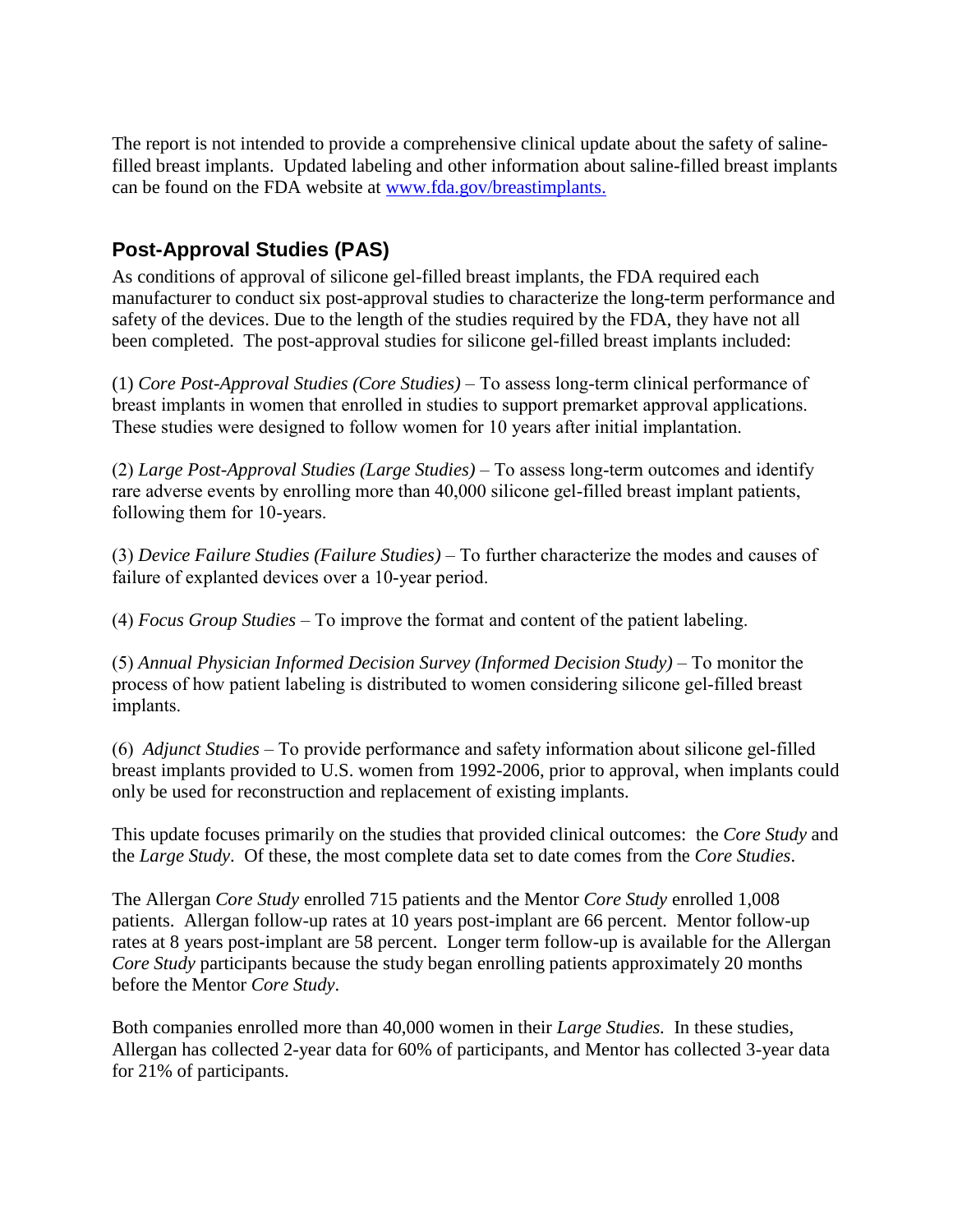The local complications observed in the silicone gel-filled breast implant post-approval studies are consistent with complications noted at the time of approval. The most common complications and adverse outcomes include capsular contracture, reoperation, and implant removal. Other complications include implant rupture, wrinkling, asymmetry, scarring, pain and infection. The longer a woman has silicone gel-filled breast implants, the more likely she is to experience local complications. As many as one in five primary augmentation patients and one in two primary reconstruction patients require device removal within 10 years of implantation.

The post-approval studies to date do not show evidence that silicone gel-filled breast implants cause connective tissue disease, reproductive problems, or breast cancer.

Low follow-up rates and other study limitations may limit interpretation of the data and preclude the detection of very rare complications.

#### **Post-market Surveillance of Adverse Events**

As part of the FDA's ongoing surveillance of silicone gel-filled breast implants, it collects and analyzes adverse event information from a variety of sources. Allergan and Mentor must submit adverse event reports on silicone gel-filled breast implants received after November 2006 through one of two reporting methods:

- Medical Device Reports (MDR) for deaths and unusual, unique or uncommon adverse events, or
- Postmarket Spreadsheet Reports (PSR) for serious injuries and malfunctions that are well-known or expected to occur.

Health care professionals, patients, and other concerned individuals who do not have a mandatory reporting obligation, can submit reports voluntarily to the FDA through [MedWatch,](http://www.fda.gov/Safety/MedWatch/default.htm) FDA's safety information and adverse event reporting program.

The FDA designed the PSR program specifically to monitor the postmarket performance of approved silicone gel-filled breast implants. In addition to information about serious injuries and malfunctions, the PSR reports include details about the patient's race/ethnicity, whether the patient is enrolled in the *Large Study*, the reason for implanting the device, whether a reoperation was performed as a result of the adverse event, and the reason for implant removal. Collection of these data will help characterize the known breast implant-related problems and improve data analysis.

Overall, the adverse event reports submitted to the FDA are consistent with the results from the premarket and post-approval studies. No new outcomes or complications were reported through December 2010, except for rare reports of Anaplastic Large Cell Lymphoma (ALCL).

#### **Literature Review**

This report summarizes the epidemiologic literature published in peer-reviewed journals since 2005 on the clinical safety and effectiveness of silicone gel-filled breast implants. It focuses on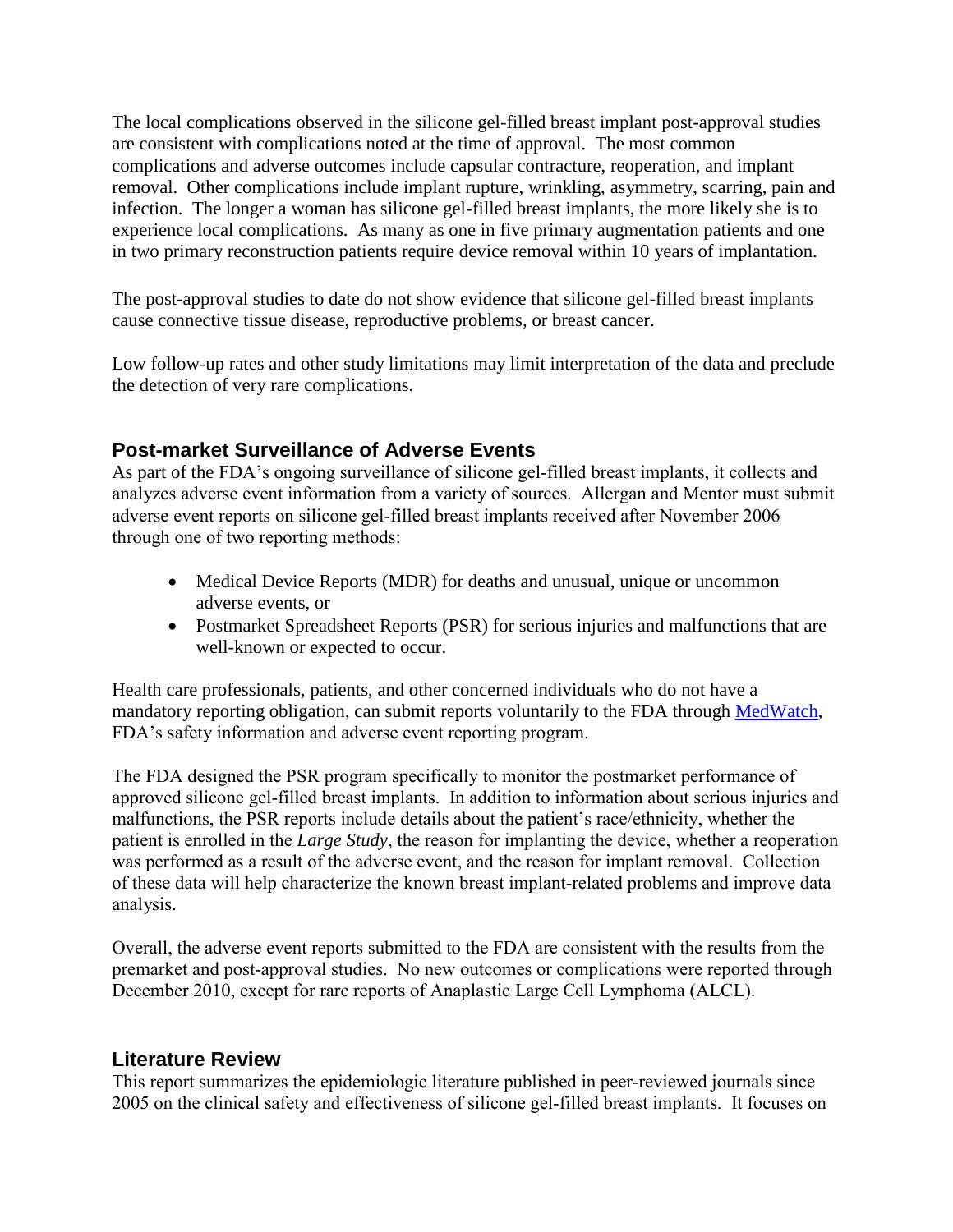outcomes that have not been addressed to date in post-approval studies.

Most women reported high levels of satisfaction with their body image and the shape, feel and size of their implants. There is no apparent association between connective tissue disease and silicone gel-filled breast implants, although most of the available studies have limitations. Silicone gel-filled breast implants are not associated with an increased risk of breast cancer. There is no evidence that suggests untoward effects of silicone gel-filled breast implants on pregnancy or fertility. Furthermore, current evidence does not support an association between mothers with breast implants and difficulty with breast feeding or adverse health events in their children.

Recent case reports have suggested that women with breast implants may be more likely to be diagnosed with anaplastic large cell lymphoma (ALCL). See [Anaplastic Large Cell Lymphoma](http://www.fda.gov/MedicalDevices/ProductsandMedicalProcedures/ImplantsandProsthetics/BreastImplants/ucm239996.htm)  [\(ALCL\) In Women with Breast Implants: Preliminary FDA Findings and Analyses](http://www.fda.gov/MedicalDevices/ProductsandMedicalProcedures/ImplantsandProsthetics/BreastImplants/ucm239996.htm).

## **Summary of Key Findings**

- 1. Based on the totality of the evidence, the FDA believes that silicone gel-filled breast implants have a reasonable assurance of safety and effectiveness when used as labeled. Despite frequent local complications and adverse outcomes, the benefits and risks of breast implants are sufficiently well understood for women to make informed decisions about their use.
- 2. The longer a woman has breast implants, the more likely she is to experience local complications or adverse outcomes. Women with breast implants will need to monitor their breasts for local complications for the rest of their lives.
- 3. The most frequent complications and adverse outcomes experienced by breast implant patients include capsular contracture, reoperation, and implant removal (with or without replacement). Other frequent complications include implant rupture, wrinkling, asymmetry, scarring, pain, and infection, among others. These observations are consistent with the local complications and adverse outcomes that were known at the time of approval.
- 4. Women with breast implants may have a very small but increased likelihood of being diagnosed with anaplastic large cell lymphoma.
- 5. In the post-approval *Core Studies*, between 20 to 40 percent of augmentation patients and 40 to 70 percent of reconstruction patients had reoperations during the first 8 to 10 years after they received their implants. Although routine replacement is not necessary, many women will need additional surgery to modify, remove, or replace their implants.
- 6. There is no apparent association between silicone gel-filled breast implants and connective tissue disease, breast cancer, or reproductive problems. Associations that are very rare or that take many years to manifest may not be detected using currently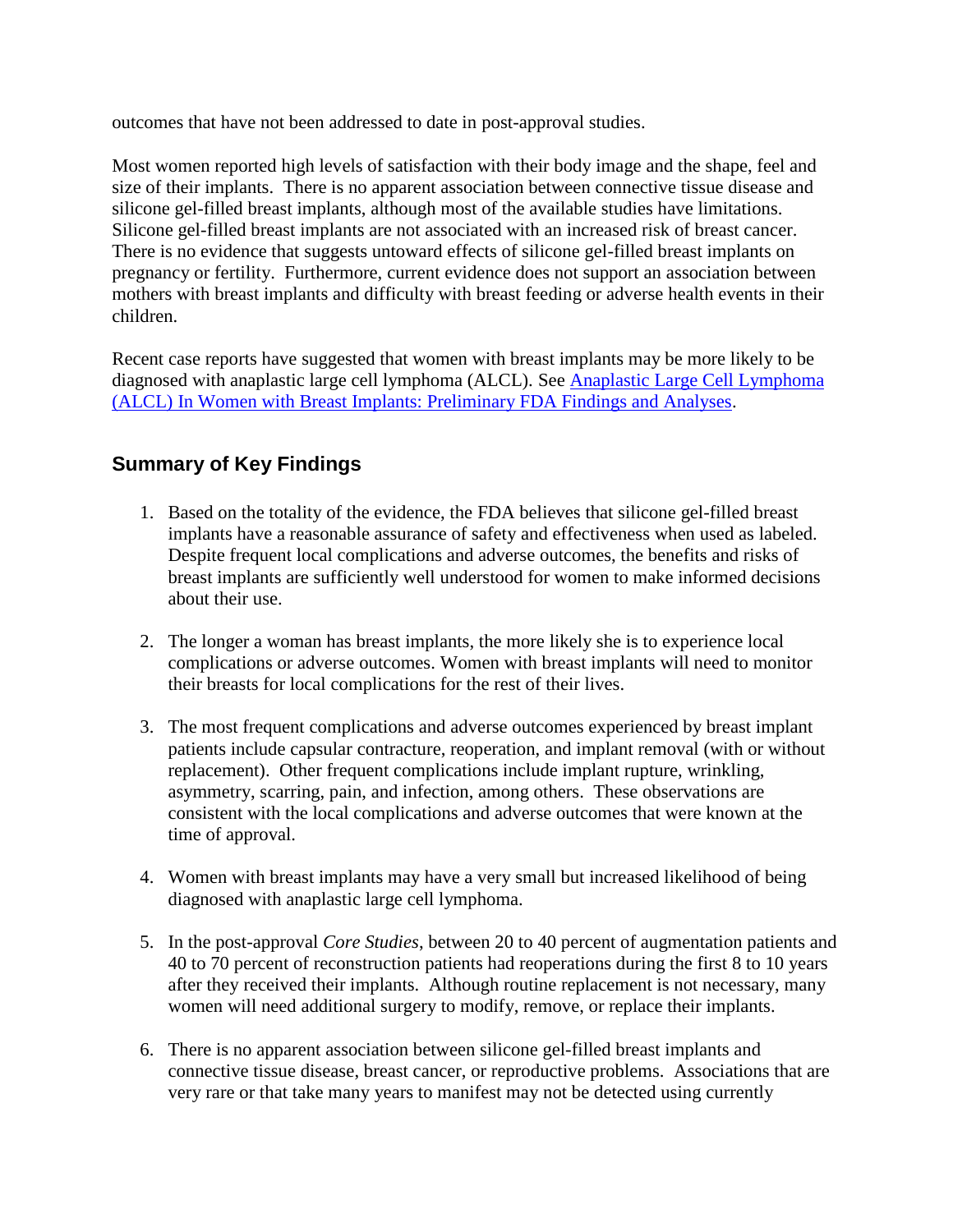available data.

- 7. MRI continues to be the most effective method of detecting silent (asymptomatic) rupture of silicone gel-filled breast implants.
- 8. Interpretation of the data from the silicone gel-filled breast implant post-approval studies may be limited by low follow-up rates.

### **Recommendations for Patients Who Have or Who Are Considering Breast Implants**

- · Be aware that breast implants are associated with significant local complications, and the longer the devices remain implanted, the more likely you are to experience a complication. Local complications and adverse outcomes include capsular contracture, reoperation, removal, and implant rupture. Many women also experience breast pain, wrinkling, asymmetry, scarring, and infection.
- · Continue to receive routine follow-up with your physician. This includes having periodic MRI exams to detect "silent rupture" of the implant.
- · Notify your health care provider if you develop any unusual signs or symptoms including pain, asymmetry, hardness or swelling.
- · Recognize that breast implants are not lifetime devices. The longer you have your implants, the more likely it will be for you to have them removed.
- · If you have enrolled in an Allergan or Mentor post-approval study, continue to participate. These studies are the best way to collect information about the long-term rates of complications.
- Continue routine screening mammography for breast cancer at intervals recommended by your health care provider based on your age and risk factors.

### **Recommendations for Health Care Providers**

- Provide women with copies of patient brochures and informed consent so that they have access to the critical information needed to make informed decisions about receiving and caring for breast implants. [Labeling for Approved Breast Implants](http://www.fda.gov/MedicalDevices/ProductsandMedicalProcedures/ImplantsandProsthetics/BreastImplants/ucm063743.htm) for patients and for physicians is available on FDA's breast implant website.
- Maintain medical vigilance through follow-up and post-approval studies so that the longterm effects of silicone gel-filled breast implants can be better understood. Your contributions provide data that are used to evaluate how new surgical techniques, patient characteristics, and implant characteristics influence the cosmetic and health outcomes of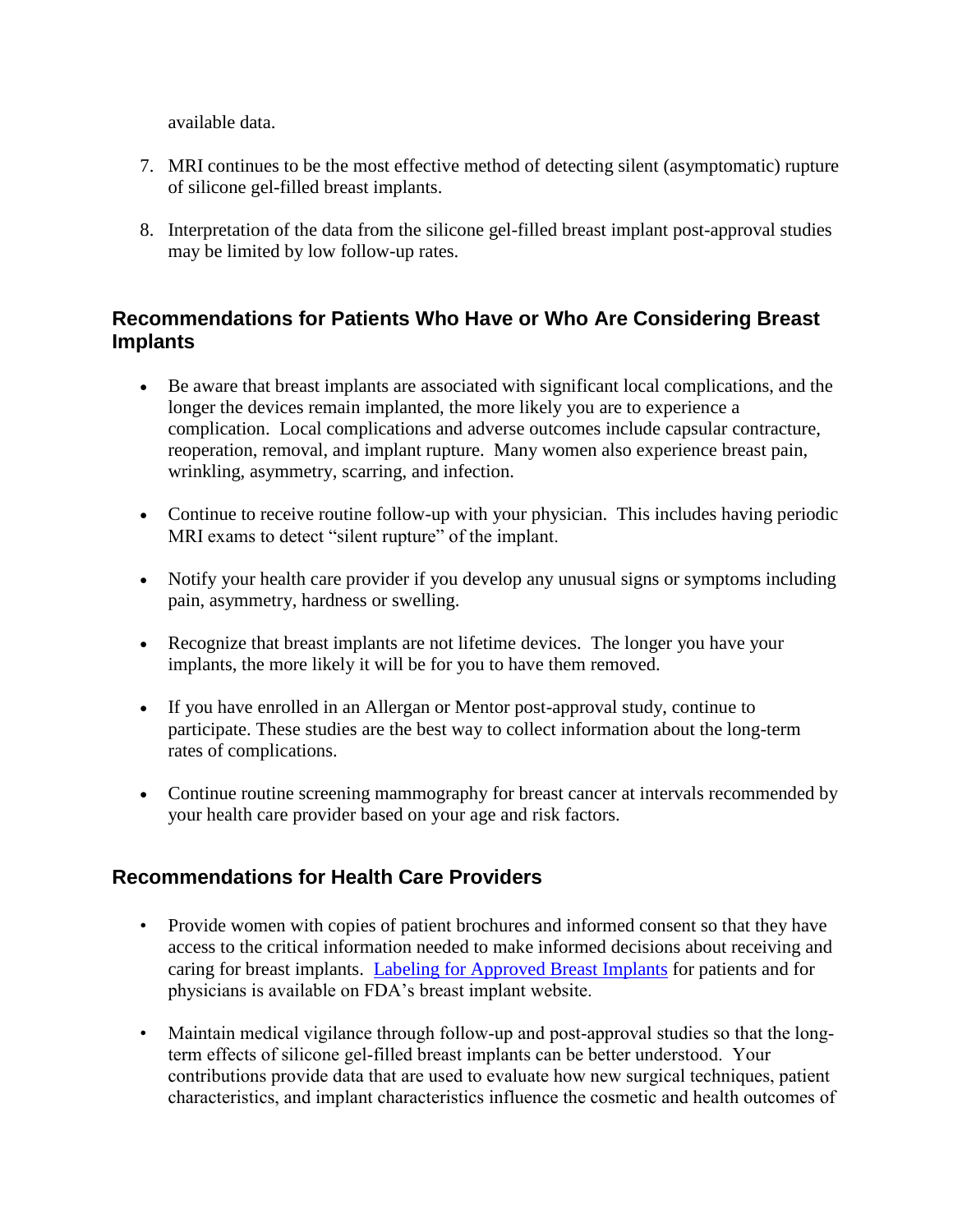patients undergoing breast implantation.

- Screen for silent rupture using MRI. Women with silicone gel-filled breast implants should undergo MRI screening for silent implant ruptures at 3 years post-implantation, and every 2 years thereafter.
- Report breast implant associated adverse events and deaths to FDA via [MedWatch.](http://www.fda.gov/Safety/MedWatch/default.htm)

## **FDA Activities**

The FDA activities surrounding silicone gel-filled breast implants focus on three key goals:

- Fostering the collection of data about implant performance;
- Improving the follow-up rates in current and future post-approval studies; and
- · Communicating new safety information when it becomes available so that women can make informed decisions about their healthcare.

To accomplish these goals, the FDA:

- Closely monitors the status and conduct of the on-going required post-approval studies so that data is collected, validated scientifically and disseminated widely;
- · Actively encourages and facilitates adverse event reporting by the manufacturers, patients, healthcare providers, and health care facilities;
- · Is collaborating with the American Society of Plastic Surgeons (ASPS) and other experts in the clinical and scientific community to develop a registry of women with breast implants and anaplastic large cell lymphoma (ALCL) to better understand the nature and possible factors contributing to their association;
- Will hold a meeting of its Medical Device Advisory Committee in the summer of 2011 to seek input on issues related to postmarket surveillance of silicone breast implants including study design, patient enrollment and follow-up, and data analysis;
- Released, in June 2011, a newly updated breast implant website ([www.fda.gov/breastimplants\)](http://www.fda.gov/breastimplants). Key sections of this website describe the risks of breast implants, the questions women should ask their doctors before getting breast implants, and what women should expect during the surgical procedure and recovery.
- Developed a new [Breast Implants Complications Booklet](http://www.fda.gov/MedicalDevices/ProductsandMedicalProcedures/ImplantsandProsthetics/BreastImplants/ucm259296.htm) for patients. The booklet includes the latest information from the post-approval studies. It is available on the FDA website.
- Requires silicone gel-filled breast implant manufacturers to update their labeling each time the data is reanalyzed. The most current **Labeling for Approved Breast Implants** is